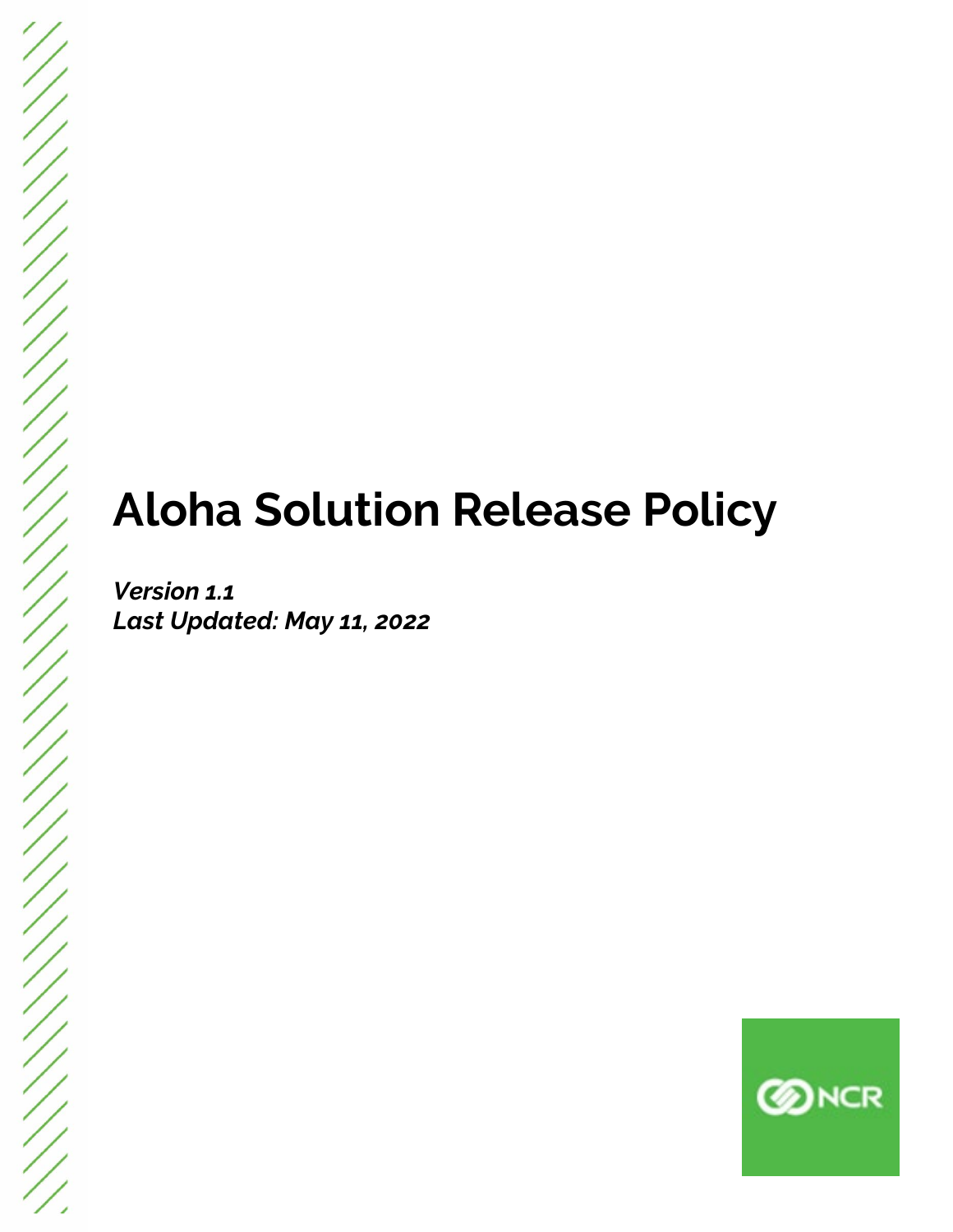## **Copyright**

Copyright © 2022, NCR Corporation - All rights reserved. The information contained in this publication is confidential and proprietary. No part of this document may be reproduced, disclosed to others, transmitted, stored in a retrieval system, or translated into any language, in any form, by any means, without written permission of NCR Corporation.

NCR Corporation is not responsible for any technical inaccuracies or typographical errors contained in this publication. Changes are periodically made to the information herein; these changes will be incorporated in new editions of this publication. Any reference to gender in this document is not meant to be discriminatory. The software described in this document is provided under a license agreement. The software may be used or copied only in accordance with the terms of that agreement.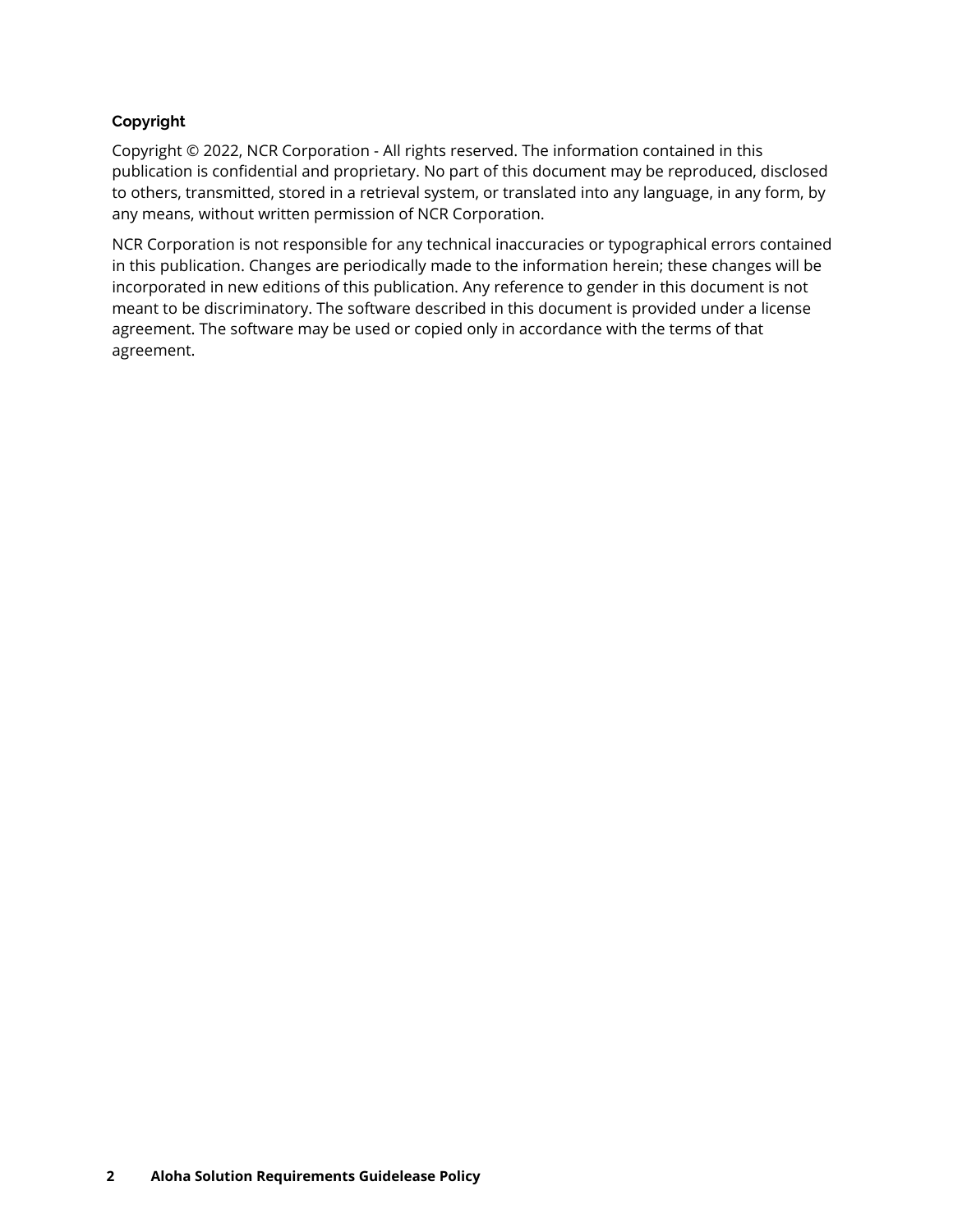## **Definitions**

| Aloha Solution (In-Store) | Aloha POS                                                                                                                                                                                                                                                                                                                                                                                                    |
|---------------------------|--------------------------------------------------------------------------------------------------------------------------------------------------------------------------------------------------------------------------------------------------------------------------------------------------------------------------------------------------------------------------------------------------------------|
|                           | Aloha Takeout                                                                                                                                                                                                                                                                                                                                                                                                |
|                           | Aloha Kitchen                                                                                                                                                                                                                                                                                                                                                                                                |
|                           | Aloha Electronic Data Capture                                                                                                                                                                                                                                                                                                                                                                                |
|                           | Aloha OrderPoint                                                                                                                                                                                                                                                                                                                                                                                             |
|                           | <b>NCR RAL</b>                                                                                                                                                                                                                                                                                                                                                                                               |
|                           | <b>Fingerprint Solution</b>                                                                                                                                                                                                                                                                                                                                                                                  |
|                           | Aloha Configuration Center                                                                                                                                                                                                                                                                                                                                                                                   |
|                           | Aloha Connected Payments                                                                                                                                                                                                                                                                                                                                                                                     |
|                           | Aloha OrderPay                                                                                                                                                                                                                                                                                                                                                                                               |
| Long-Term Service Release | Long-Term Service Releases deliver feature enhancements that<br>span the Aloha solution. These releases are certified by our<br>Solution Integration Testing team and will be considered generally<br>available to customers (determined by region).                                                                                                                                                         |
| <b>Feature Release</b>    | Feature Releases will deliver specific feature enhancements and/or<br>products to the market - outside of the standard release life cycle.                                                                                                                                                                                                                                                                   |
|                           | The goal of a feature release is to provide a path to early adoption<br>of new capabilities prior to a long-term service release. Feature<br>releases are typically leveraged by specific customers that identify<br>a compelling ROI for a capability and are willing to perform more<br>frequent solution upgrades. Please contact your NCR Account<br>Representative to gain access to a Feature Release. |
| Maintenance Release       | Maintenance Releases are provided for supported releases and<br>include defect resolutions. These releases will typically not contain<br>new enhancements with exceptions made for security or similar<br>needs.                                                                                                                                                                                             |